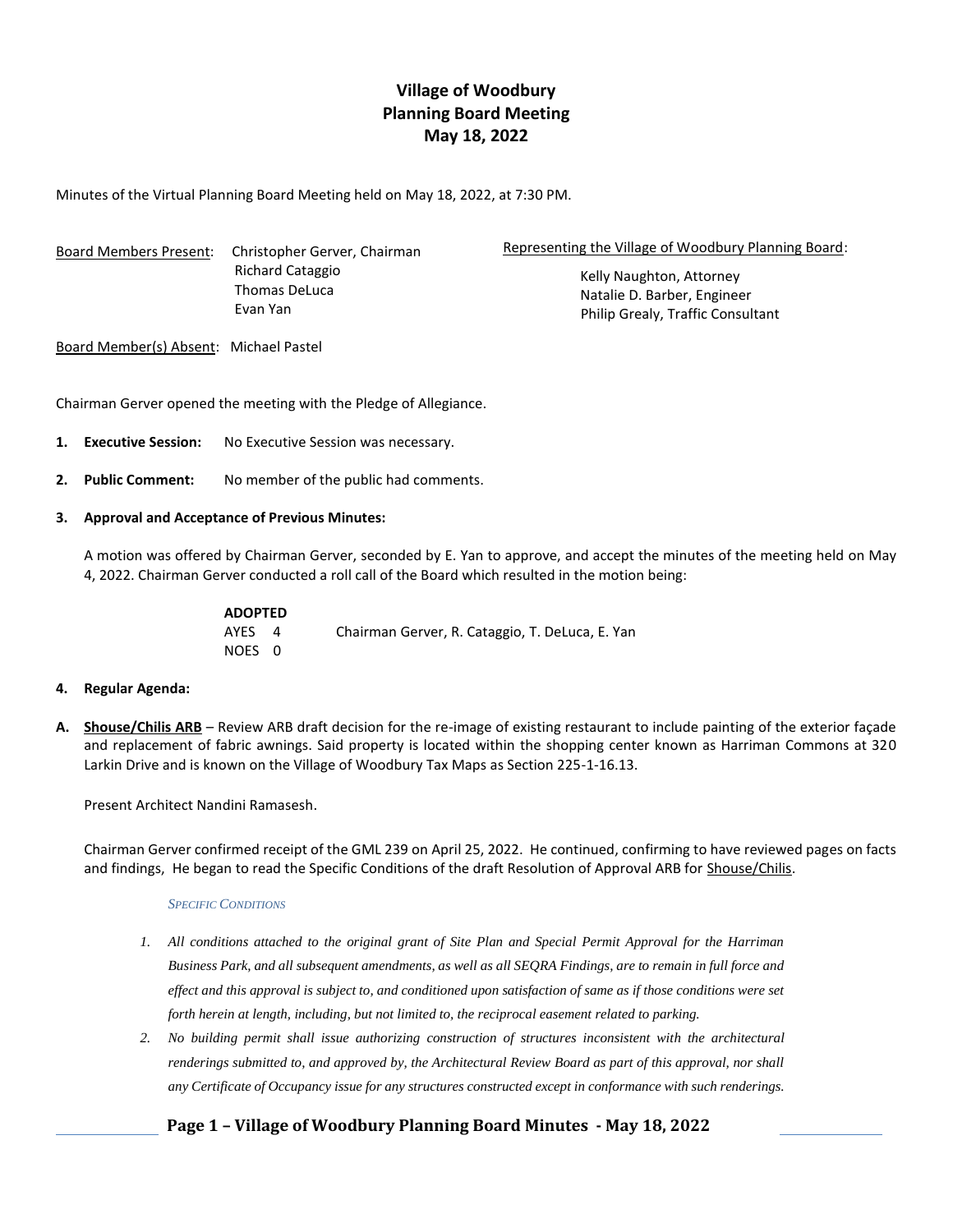*Any deviation from such renderings will require further Planning Board review.*

- *3. No changes to signage or lighting have been approved by this Resolution.*
- *4. Prior to the signing of the plans, the Applicant shall comply with the memorandum of the Village Engineer dated March 31, 2022 to the satisfaction of the Village Engineer.*

A motion was offered by Chairman Gerver, seconded by T. DeLuca, to accept the counsel's draft Resolution of Approval. Chairman Gerver conducted a roll call of the Board which resulted in the motion being:

| <b>ADOPTED</b> |     |                                                 |
|----------------|-----|-------------------------------------------------|
| AYES           |     | Chairman Gerver, R. Cataggio, T. DeLuca, E. Yan |
| NOES           | - റ |                                                 |

Chairman Gerver noted that he noticed work was being done without the approval of a permit from the Building Department. A stop-work order has been issued and advised Architect Ramasesh to contact the contractors letting them know they are not permitted to do any work until a permit has been issued. Architect Ramasesh apologized saying the contractor was notified to stop when they received the notice.

**B. Friedman/Blueberry Lane – Public Hearing** for revised Site Plan and Special Permit for the proposed conversion of an existing is 2,763 sq. ft. addition of a single-family home to be used as a Place of Worship. Said property is located at 32 Blueberry Lane in Highland Mills and is known on the Village of Woodbury Tax Maps as Section 217 Block 2 Lot 4.2.

Present Engineer Alfred Fusco and Attorney Jay Myrow.

Chairman Gerver noted the Board has not received new submissions for this application.

Traffic Consultant Philip Grealy began by saying the Applicant answered comments from previous memos dated September 2020 and May 2022 regarding the site distance, parking, land bank spaces, traffic, the width of the access drive into the property, and adequate driveways for Emergency vehicles. Based on the narrative given by the Applicant, he suggests that they provide more information.

Chairman Gerver said the substantial burden letter is still outstanding and he suggested in that letter addressing waivers for parking as per the Traffic Consultant Grealy's comments. Attorney Myrow said he will draft and rephrase the letter using his letterhead and sign it.

The Board had no additional comments. Attorney Naughton suggested keeping open the public hearing until the receipt of the substantial burden letter from the Applicant. Chairman Gerver opened the floor to the public for comments regarding Friedman/Blueberry Lane.

No comments from the public.

A motion was offered by Chairman Gerver, seconded by T. DeLuca, to extend the public hearing to June 1, 2022, for Friedman/Blueberry Lane. Chairman Gerver conducted a roll call of the Board which resulted in the motion being:

| <b>ADOPTED</b> |     |                                                 |
|----------------|-----|-------------------------------------------------|
| AYES           | Δ   | Chairman Gerver, R. Cataggio, T. DeLuca, E. Yan |
| NOES           | - റ |                                                 |

**C. KJ Water Treatment Facility – Public Hearing** for Site Plan approval of a proposed Water Treatment Facility located at 147 Seven Springs Rd. in Highland Mills and is known on the Village of Woodbury Tax Maps as Section 213 Block 1 Lot 49.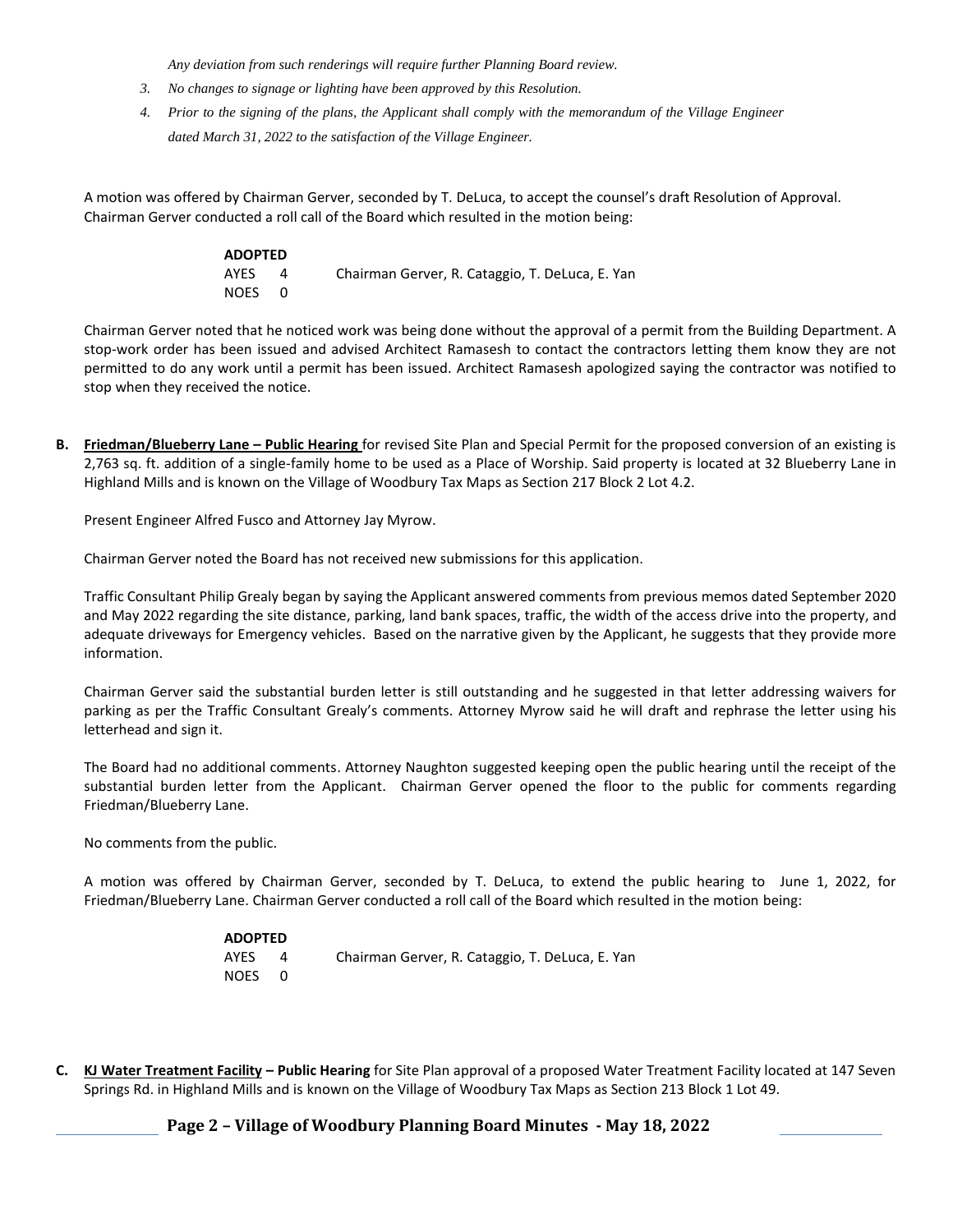Present Attorney John Capello and Designer Tom Schoettle.

Attorney Capello listed steps taken as per the Board's comments from their last meeting. The ARB was resubmitted since a page was missing from its original submission. A full copy of Designer Schoettle's PowerPoint presentation from their last meeting. A copy of the SEQRA resolution addressing the location of the water treatment facility. An amendment to the plans shows the change of location of the generator due to concerns about evening or nighttime noise. Last, the Applicant is waiting to hear from the Health Department regarding the holding tanks.

Traffic Consultant Grealy went over Collier's Engineering memo dated May 11, 2022, consisting of four comments. There was a reference to proposed driveways in relation to the driveways on the north side opposite side of the street, the proposed driveway should be looked at due to sight distances, posted speed is at 30 miles per hour through the speeds are closer to 40 miles per hour and the shifting of the access should be looked at in terms of stopping sight distance and intersection sight distance, and the access for Emergency vehicles on the sight.

The Board had no additional comments; therefore, Chairman Gerver open the floor to the public for comments regarding KJ Water Treatment Facility.

There were no comments from the public.

Engineer Barber noted that the applicant's ARB form is incomplete, she asks that the Applicant include a listing of materials/colors and the manufacturers of those materials. She suggested for the Applicant reach out to the Building Department for that specific form to be included in their next submission.

A motion was offered by Chairman Gerver, seconded by E. Yan to extend the public hearing to June 15, 2022, for KJ Water Treatment Facility due to mentioned missing items in the Applicant's submission. Chairman Gerver conducted a roll call of the Board which resulted in the motion being:

| ADOPTED |              |                                                 |
|---------|--------------|-------------------------------------------------|
| AYES    | $\Delta$     | Chairman Gerver, R. Cataggio, T. DeLuca, E. Yan |
| NOES    | $\mathsf{O}$ |                                                 |

**D. Highland Mills Center Group –** Review documents submitted for Site Plan, Special Permit, and SEQRA for the proposed 84-unit senior housing project located on the east side of Route 32 near the intersection of Ford Avenue in Highland Mills. Said property is known on the Village of Woodbury Tax Maps as Section 218 Block 2 Lots 7, 9, 10, 11, and 13**.**

Present: Attorney George Lithco, Engineer Joe Pfau, Wetlands Consultant Steven George, and Traffic Consultant Jesse Vogel.

Attorney Lithico began by giving a summary of the status of this application. Per Engineer Barber's comments, there were critical issues regarding water and sewer and the wetlands. Therefore, the Applicant removed themselves from attending a previous meeting to address these issues. He continues to say that in February there was an arranged meeting with the Department of Environmental Conservation (DEC) to review the wetland issues. Per the mapping for the water and sewer districts, to his belief, it is in the water service area, and for sewer service, it is not in the sewer service area hence the petition to the Board regarding sewer service. In their meeting with DEC, they went over the wetlands on the site plan resulting in an improvement in the proposed plan. Attorney Lithico said they would like to get concept approval from the Board in order for them to proceed. Engineer Pfau began giving highlights on the site plan changes from the last submission. He also pointed out a phase map given to the Board showing phase I and phase II, describing each phase. Wetlands Consultant gave a brief summary of the meeting held with DEC. Describing DEC's concerns, reviews on endangered species on the property, the incomplete application, DEC thinking the wetlands potentially be state authority, but they were not going to take authority of them. With the DEC there were discussions regarding stormwater as well as the buildings and parking and are now looking to have the designs implemented with the Board's approval. Attorney Lithico spoke a little more on parking studies and how he's looking forward to having a complete study, enough to warrant the proposed waiver. Traffic Consultant Vogel referred to his letter dated March 4, 2022, noting the

**Page 3 – Village of Woodbury Planning Board Minutes - May 18, 2022**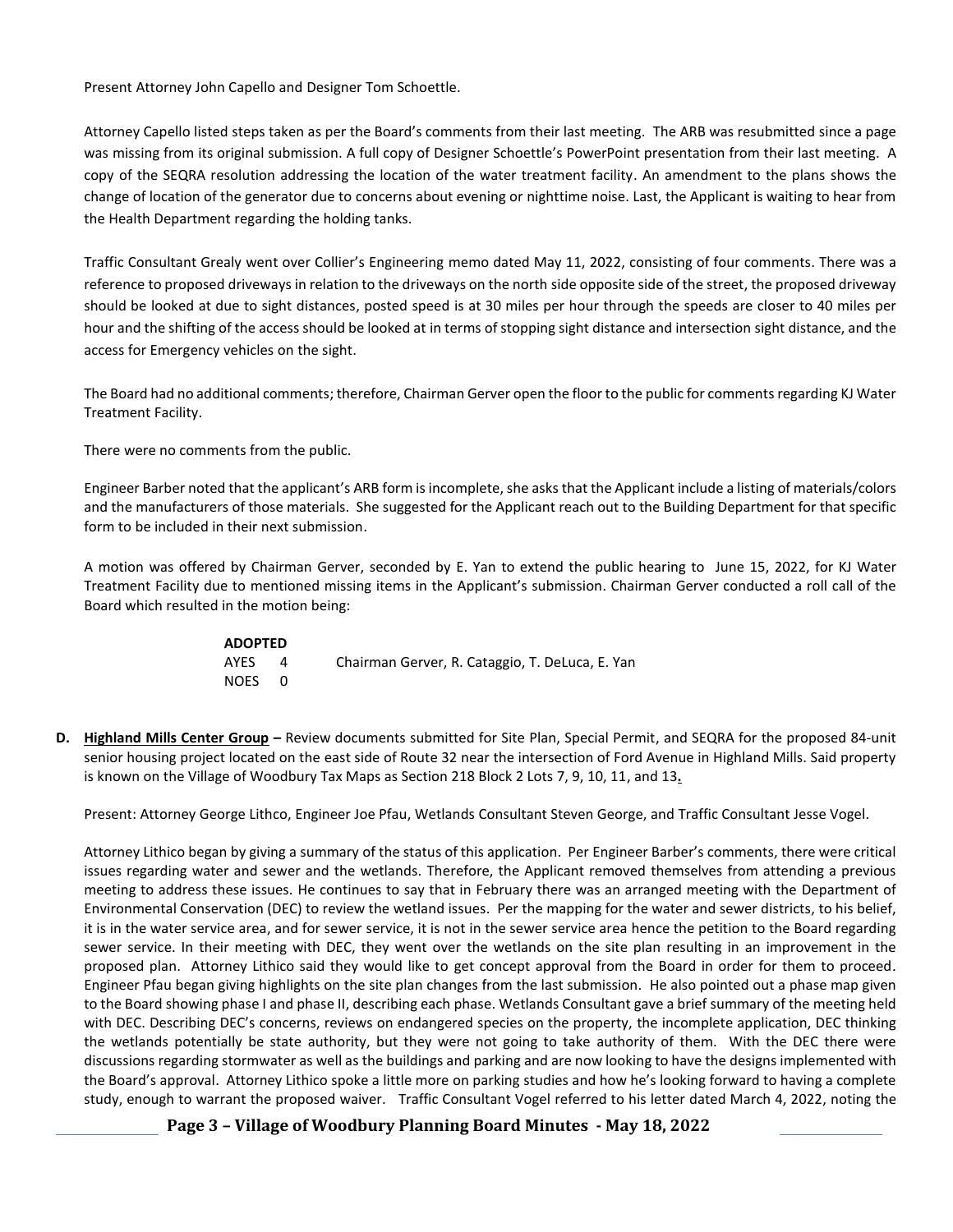average demand of sixty vehicles during peak hours opposing the two hundred required by the code. Attorney Lithico wishes to proceed with the parking waiver if the Board has no objection.

Engineer Barber referred to comments on her H2M memo dated May 13, 2022. She noted that she had comments regarding the calculations the Applicant is using to produce their estimates. She asks they provide proof and demonstrate that the rates are based on actual data from other communities. She also noted in her memo comments from the DEC are appropriate regarding endangered species. There were also comments regarding beavers on site, she like the Applicant to address those. She also referred to other parts of her memo asking for the Applicant to respond.

> *b) Floodplains – The plan shows a limit of floodplain, but it is not clear if this is intended to be the 100-yr or 500-yr flood. It is also unclear what datum was used to demonstrate the existing grade of the site. We recommend a survey be provided with appropriate map information including relevant sources and survey elevation datum.*

> *The survey should confirm the limits of the 100-year and 500-year floodplain to evaluate potential impacts. Depending on the location of the floodplain in relation to the proposed development a floodplain development permit may be required.*

*h) Cultural Resources – In June 2021, you received "Archaeology Comments" on this application from the State Historic Preservation Office (SHPO) suggesting the "project is in an archaeologically sensitive location" and requiring a Phase IA/IB survey be conducted. The applicant's narrative describes the investigations that were provided by an independent consultant. The applicant should provide this report for you to review. Additionally, the applicant should describe whether the report and resubmission to SHPO was accepted by them with a determination of non-significance.*

Chairman Gerver said he'd seen a beaver dam on-site and asked what would happen to the beavers. Engineer Baber said the Applicant would need to investigate and the DEC also regulates how these habitats are disturbed.

Traffic Consultant Grealy referred to Colliers Engineering & Design memo dated May 11, 2022.

*Colliers Memo:*

*We have received the March 23, 2022 submission from Jacobowitz and Gubitz LLP, together with the Part 3 Environmental Narrative prepared by Pietrzak & Pfau Engineering & Surveying, PLLC, revision date of March 2022, as well as a copy of the phasing plan indicating the 84 two-bedroom senior housing units to be built in two phases. The first phase is proposed at 42 dwelling units together with 85 parking spaces as described on page 4 - phasing description. Pages 8 and 9 in the narrative of their submission provides information regarding traffic discussion. The following summarized our comments regarding these items:* 

*1. As indicated in our previous correspondence dated September 29, 2021 and May 27, 2021, the parking proposed for Phase I development satisfies the Village Code and our recommendation is that prior to the construction of Phase II, a parking study should be completed to determine the actual utilization at the site. This will help determine the adequacy of the remaining parking areas and if any land banked parking can be required for the project.* 

*2. The narrative also indicates that emergency access will be provided via Lilac Drive and such a connection should be maintained throughout the project. If it hasn't already, this should be reviewed and approved by the Emergency Services Organization (ESO's).* 

*3. The narrative on pages 8 and 9 summarize the traffic and parking discussion and concludes that for the project, no left turn lane is need on NYS Route 32. However, there is no discussion of the status of the permit review with the New York State Department of Transportation (NYSDOT) regarding this or the previously proposed pedestrian crossing on NYS Route 32.* 

*4. As stated in our September 29, 2021 memorandum, we recommend, (subject to NYSDOT approval), that a RRFB be installed at the crosswalk to control the pedestrian crossing of NYS*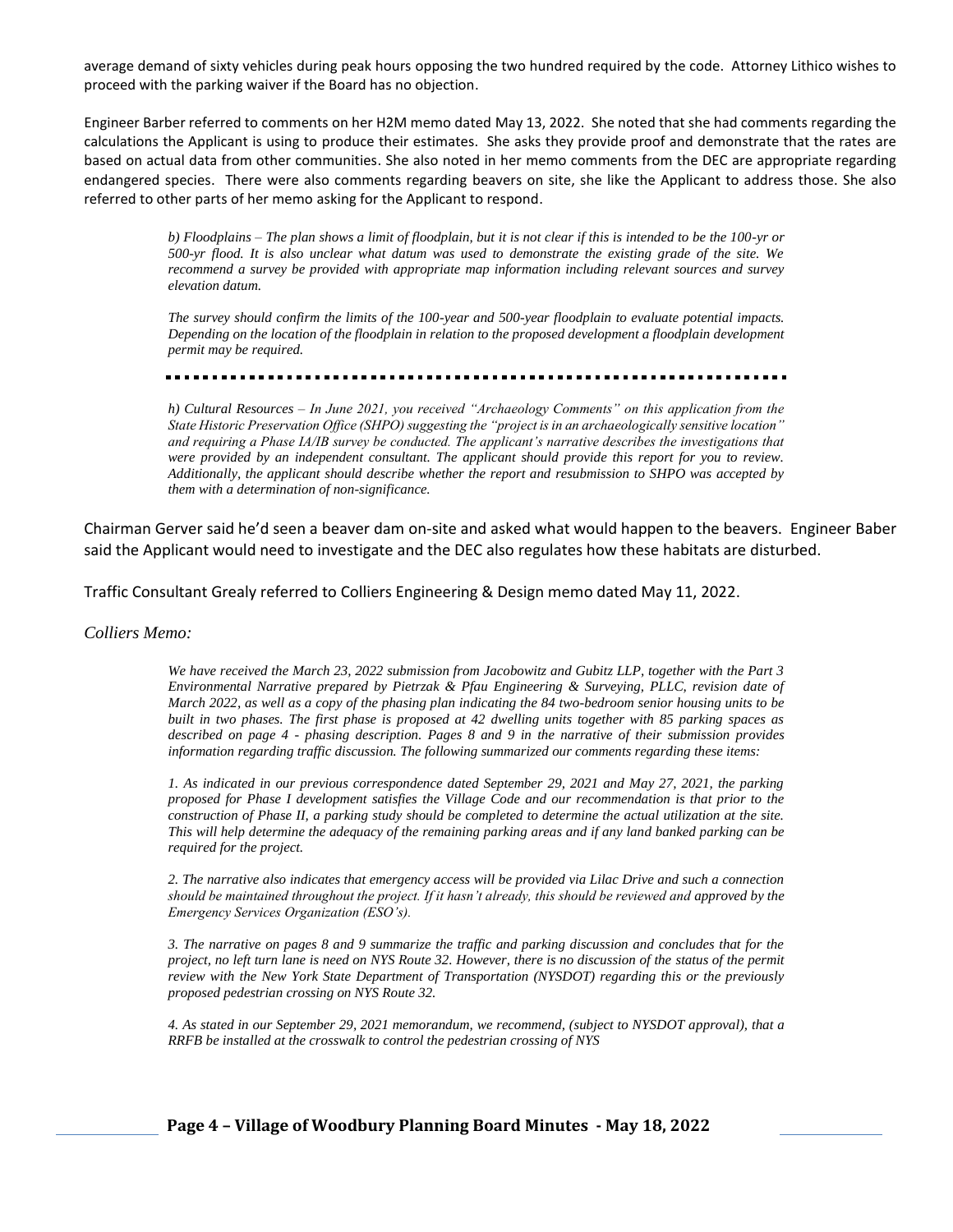There have been discussions about adding a crosswalk or a rectangular rapid flash beacon so that pedestrians have the ability to cross and that is something that should be addressed with the New York State Department of Transportation (NYSDOT) he suggests that the Applicant get some additional correspondence.

Chairman Gerver asked about raised crosswalks and Traffic Consultant Grealy said the NYSDOT don't like them and will really consider them unless there's a lot of pedestrian activity. He said he will reach out to DOT.

Concerned with the reduction of parking, R. Cataggio asks that the Applicant supply the names and addresses of the 2-3 senior housing communities that are being compared to, and information about the units. Traffic Consultant Vogel said they received the data from the Institute of Transportation of Engineers. The data collected does not provide names. Its studies with parameters and numbers of bedrooms and units. Attorney Lithico mentioned a place called Maybrook in Cornwall as an example. He said they will get the information R. Cataggio is asking for. R. Cataggio asked why the Applicant will not add a second entrance due to the amount of traffic that stirs on Rt. 32. Traffic Consultant Vogel said curb cuts increase the number of conflict points. Chairman Gerver agrees with R. Cataggio on the significant reduction of parking. He agrees that the Board should see real data on some local sites that actually support and warrants the reduction in parking.

Regarding SHPO Attorney Naughton asked for more information regarding its completion of SHPO, and an updated letter from SHPO. She noted that the Board declared itself as the lead agency back in June 2021 and ask that the Board assume lead agent in order to proceed with SEQRA.

A motion was offered by Chairman Gerver, seconded by R. Cataggio, to type this as an Unlisted Action and declare the Board's intent to be the Lead Agency. Chairman Gerver conducted a roll call of the Board which resulted in the motion being:

| <b>ADOPTED</b> |   |                                                 |
|----------------|---|-------------------------------------------------|
| AYES           | Δ | Chairman Gerver, R. Cataggio, T. DeLuca, E. Yan |
| NOES           |   |                                                 |

**E. Hartman/Lebowitz 39 Catskill High Rail** - Review and discuss documents submitted for ARB and Ridge Preservation of C proposed Single-family dwelling located on Lot # 19 within the Woodbury Villas. Said property is located at 39 Catskill High Rail in Central Valley and is known on the Village of Woodbury Tax Maps as Section 254 block 1 Lot 19.

Present from Hartman Designs Mr. Shloimy Gelb.

Mr. Gelb said they have a single-family house, and the client would like to change the exterior as well as paint the outside white. They have tried to convince the client to use more earthy tones like beige and brown wood colors bringing them before the Board.

Engineer Barber referred to her H2M memo dated May 13, 2022. She had comments regarding the retaining wall. The Applicant was advised that the retaining wall needs to be designed by a professional engineer to then be provided to the Building Department. She noted that the code requires a setback for retaining walls from the property lines. Engineer Barber continued that in order to consider similarity and dissimilarity she advised the Board to have the Applicant take photos of the surrounding homes as well as homes within close proximity. She wanted the Applicant to consider some of the approvals for landscaping, clearing limits, and the preservation of trees as part of the original approval. The Applicant was also asked to provide an updated ARB form with a listing of all the proposed materials, proof that the home is not visible from the view corridor and provides and the floor area.

Mr. Gelb said they provided an updated survey, as per the retaining wall they will go over the much-needed details. He said due to the drop in the grade they are forced to create a basement, which the client doesn't intend to use the basement just for future recreation.

R. Cataggio ask that on their next submission the Applicant provide a plan with the dimensions of each room. Mr. Gelb said it will be done. Chairman Gerver asks that the Applicant provide all the information that's required as well as the information Engineer Barber is requesting for the next submission.

**Page 5 – Village of Woodbury Planning Board Minutes - May 18, 2022**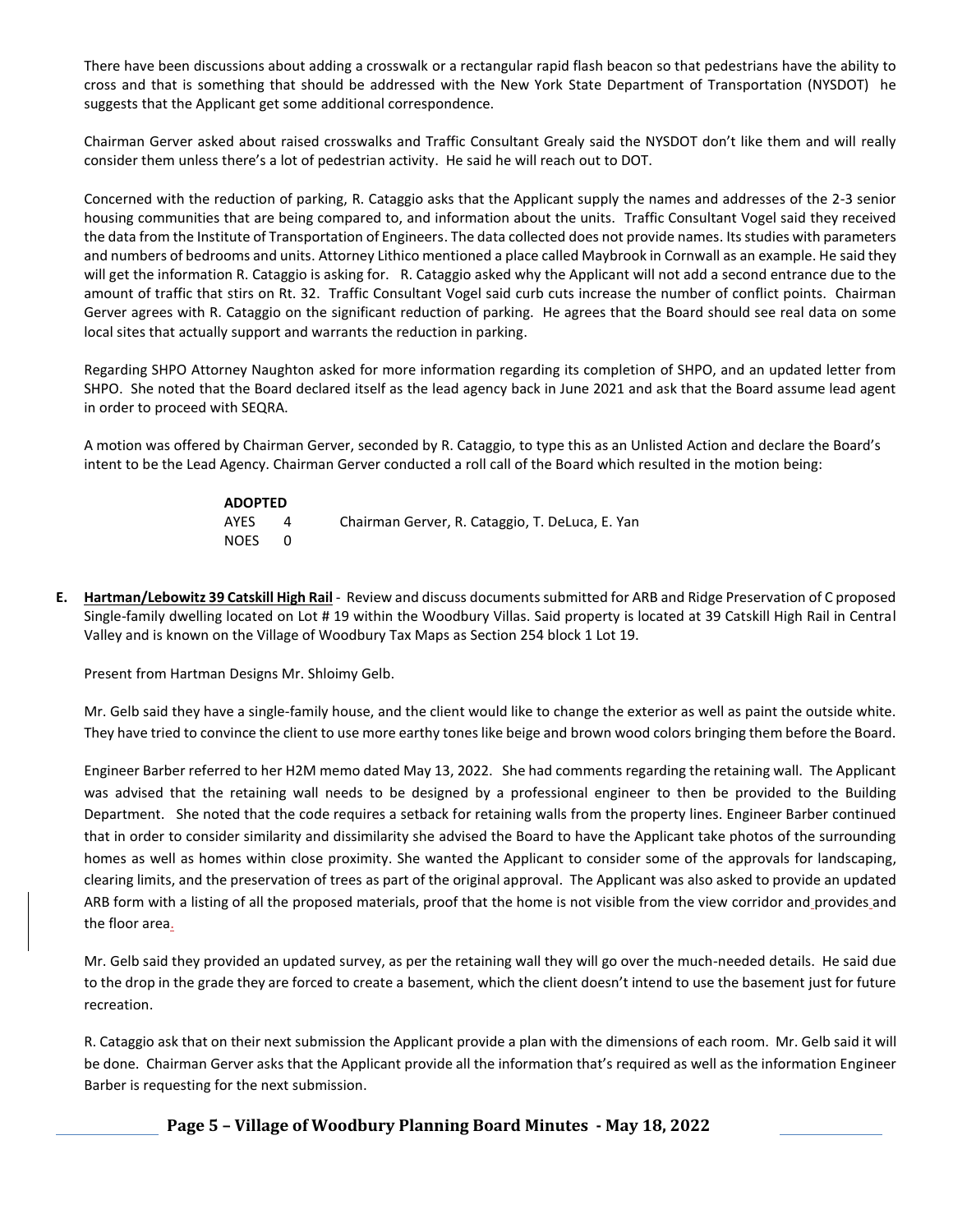**F. Joel/15 Dartmouth -** Review and discuss documents submitted for ARB and Ridge Preservation for a proposed addition to a Singlefamily dwelling located within Highland Lake Estates. Said property is located at 15 Dartmouth in Highland Mills and is known on the Village of Woodbury Tax Maps as Section 245 block 1 Lot 108.

Present Yoel Ekstein.

Chairman Gerver noted that his brother-in-law lives directly across the street from the applicant's house, and he feels he can be impartial in reviewing this application and making a determination.

Mr. Ekstein began by giving a summary of this Application. They are looking to add an addition to the house, there will be a Sukkah. The Sukkah will measure close to 440 sq. ft. A deck measuring 10 ft x 16 ft. A basement that will measure 640 sq. ft., one part to store equipment for instance a lawnmower, and the other side will be unfinished for seasonal things for the pool, etc.

Engineer Baber began listing items that the Applicant need to address. The Applicant was asked to provide a bulk table on their plot plan, for ARB and Ridge Preservations provide an analysis of adjacent and surrounding homes, and building footprint, floor plans to show the proposed use of space, as well as asking the Applicant to match the existing colors of the home to name a few. The location of the garage door seemed unusual to her since its blocked by the stairs for the proposed deck, but Mr. Ekstein explained the use of the space to be more for example storing items for the pool. She continues to say the Applicant was asked to provide confirmation of visibility from the view corridor and to also conform the listing of materials on the ARB form comply with the code requirements.

Chairman Gerver just reiterated to Mr. Ekstein what needs to be done in order to move forward. E. Yan asked that the Applicant provide plans or renderings of what's currently there and what it would look like with the addition. R. Cataggio determined the home is not visible from the view corridor, he mentioned about a hundred feet of wooded area, then a lake and then more trees between the home and the location of the view corridor. The Applicant was advised to submit those renderings to determine whether the Board can waive the public hearing. T. DeLuca asked about the roof material. Mr. Ekstein said they are using EPDM roofing since the roof is flat. He confirmed the color will be black.

Attorney Naughton confirmed the GML 239 referral went out, still waiting for a response. She mentioned that this application is exempt from the moratorium and it's a Type II Action under SEQRA.

**G. Farkas/28 First Ave** - Review and discuss documents submitted for ARB and Ridge Preservation for a proposed addition to a Singlefamily dwelling. Said property is located at 28 First Avenue in Highland Mills and is known on the Village of Woodbury Tax Maps as Section 214 block 1 Lot 9.

## Present Yoel Ekstein.

Mr. Ekstein began by giving a summary of this Application. They are planning to add a two-floor addition to the left side of the existing two-floor house. The upper floor will consist of kitchen and dinning room which will be a Sukkah as well, and a mater bedroom suite. They are keeping the existing number of rooms; they will become larger. The master bedroom will be shifted into the new addition, and they will be extending the front of the home for a nicer entryway. As for the basement floor, it currently has three bedrooms; they will change it to two bedrooms in the addition. The rest of the space in the basement will become a family room, laundry room, study room and playroom.

Engineer Barber said this application is similar to the prior application Mr. Ekstein is presenting. Applicant should provide a bulk table on the plan, a table of floor areas, building footprint, and an analysis of the surrounding homes for the Board to determine similarity and dissimilarity. She recommended the Applicant to provide photos of the surrounding neighborhood homes. She asked that the ARB application be updated to include deck materials and colors. She continued asking the Applicant to confirm

**Page 6 – Village of Woodbury Planning Board Minutes - May 18, 2022**